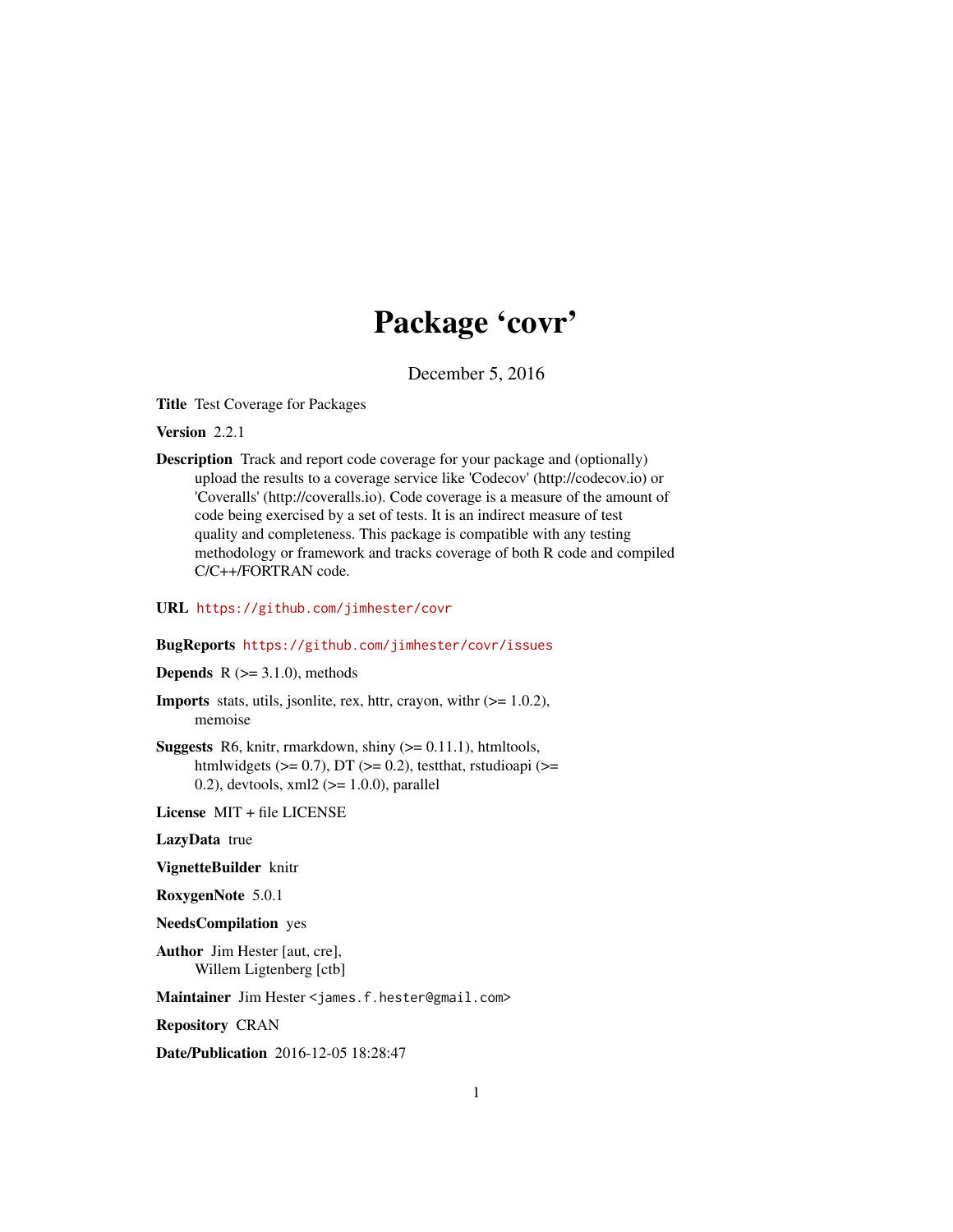# <span id="page-1-0"></span>R topics documented:

| Index |  |
|-------|--|

codecov *Run covr on a package and upload the result to codecov.io*

# Description

Run covr on a package and upload the result to codecov.io

# Usage

```
codecov(..., coverage = NULL, base_url = "https://codecov.io",
  token = NULL, commit = NULL, branch = NULL, quiet = TRUE)
```
# Arguments

| .        | arguments passed to package_coverage                                                                                                  |
|----------|---------------------------------------------------------------------------------------------------------------------------------------|
| coverage | an existing coverage object to submit, if NULL, package_coverage will be called<br>with the arguments from $\dots$                    |
| base_url | Codecov url (change for Enterprise)                                                                                                   |
| token    | a codecov upload token, if NULL the environment variable 'CODECOV_TOKEN'<br>is used.                                                  |
| commit   | explicitly set the commit this coverage result object corresponds to. Is looked<br>up from the service or locally if it is NULL.      |
| branch   | explicitly set the branch this coverage result object corresponds to, this is looked<br>up from the service or locally if it is NULL. |
| quiet    | if FALSE, print the coverage before submission.                                                                                       |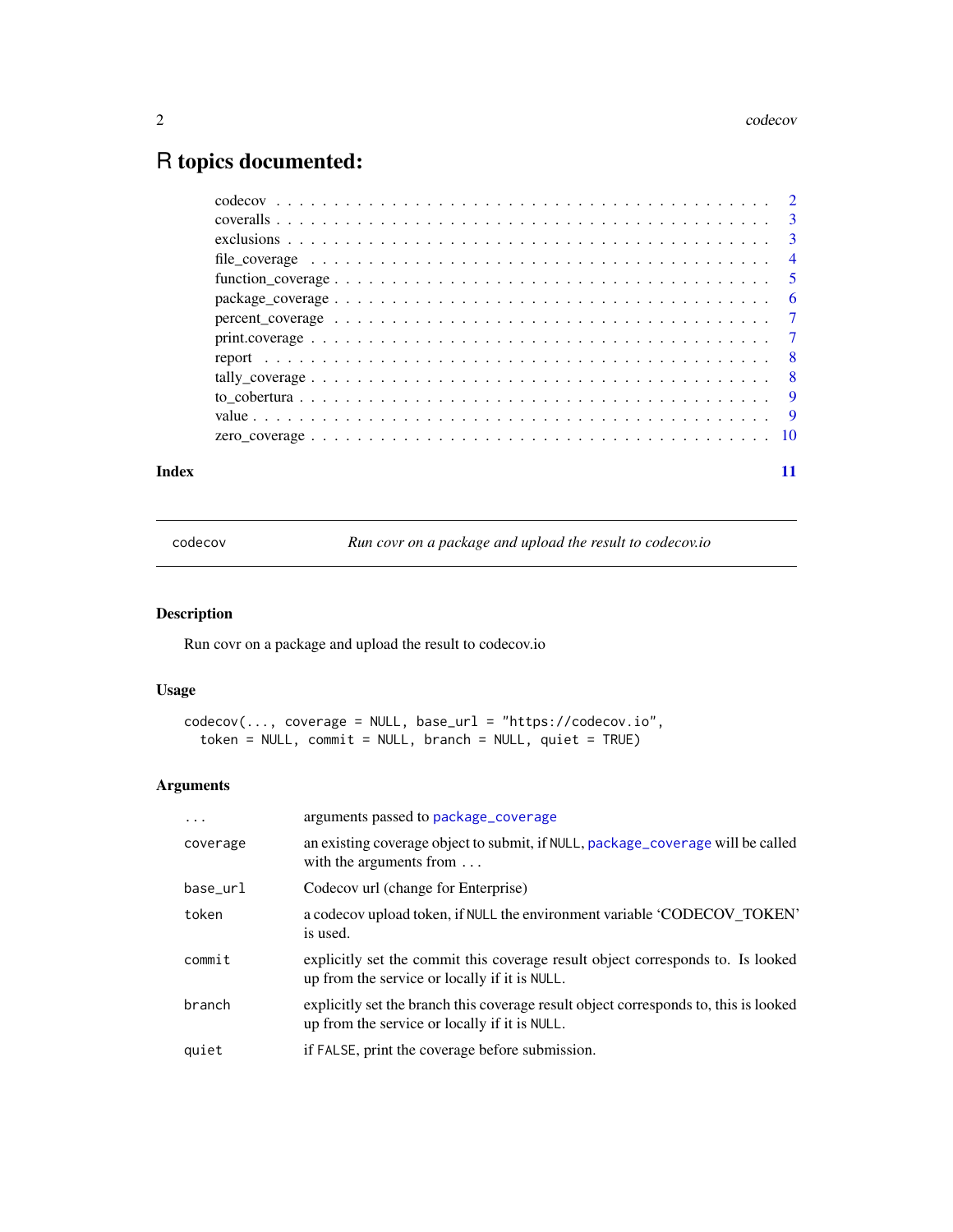#### <span id="page-2-0"></span>coveralls 3

### Examples

```
## Not run:
codecov(path = "test")
```
## End(Not run)

coveralls *Run covr on a package and upload the result to coveralls*

#### Description

Run covr on a package and upload the result to coveralls

### Usage

```
coveralls(..., coverage = NULL, repo_token = Sys.getenv("COVERALLS_TOKEN"),
  service_name = Sys.getenv("CI_NAME", "travis-ci"), quiet = TRUE)
```
# Arguments

| .            | arguments passed to package_coverage                                                                                                                                                                                                                                              |
|--------------|-----------------------------------------------------------------------------------------------------------------------------------------------------------------------------------------------------------------------------------------------------------------------------------|
| coverage     | an existing coverage object to submit, if NULL, package_coverage will be called<br>with the arguments from $\dots$                                                                                                                                                                |
| repo_token   | The secret repo token for your repository, found at the bottom of your repos-<br>itory's page on Coveralls. This is useful if your job is running on a service<br>Coveralls doesn't support out-of-the-box. If set to NULL, it is assumed that the<br>job is running on travis-ci |
| service_name | the CI service to use, if environment variable 'CI_NAME' is set that is used,<br>otherwise 'travis-ci' is used.                                                                                                                                                                   |
| quiet        | if FALSE, print the coverage before submission.                                                                                                                                                                                                                                   |

<span id="page-2-1"></span>

| exclusions | <i>Exclusions</i> |  |
|------------|-------------------|--|
|------------|-------------------|--|

# Description

covr supports a couple of different ways of excluding some or all of a file.

#### Line Exclusions

The line\_exclusions argument to package\_coverage() can be used to exclude some or all of a file. This argument takes a list of filenames or named ranges to exclude.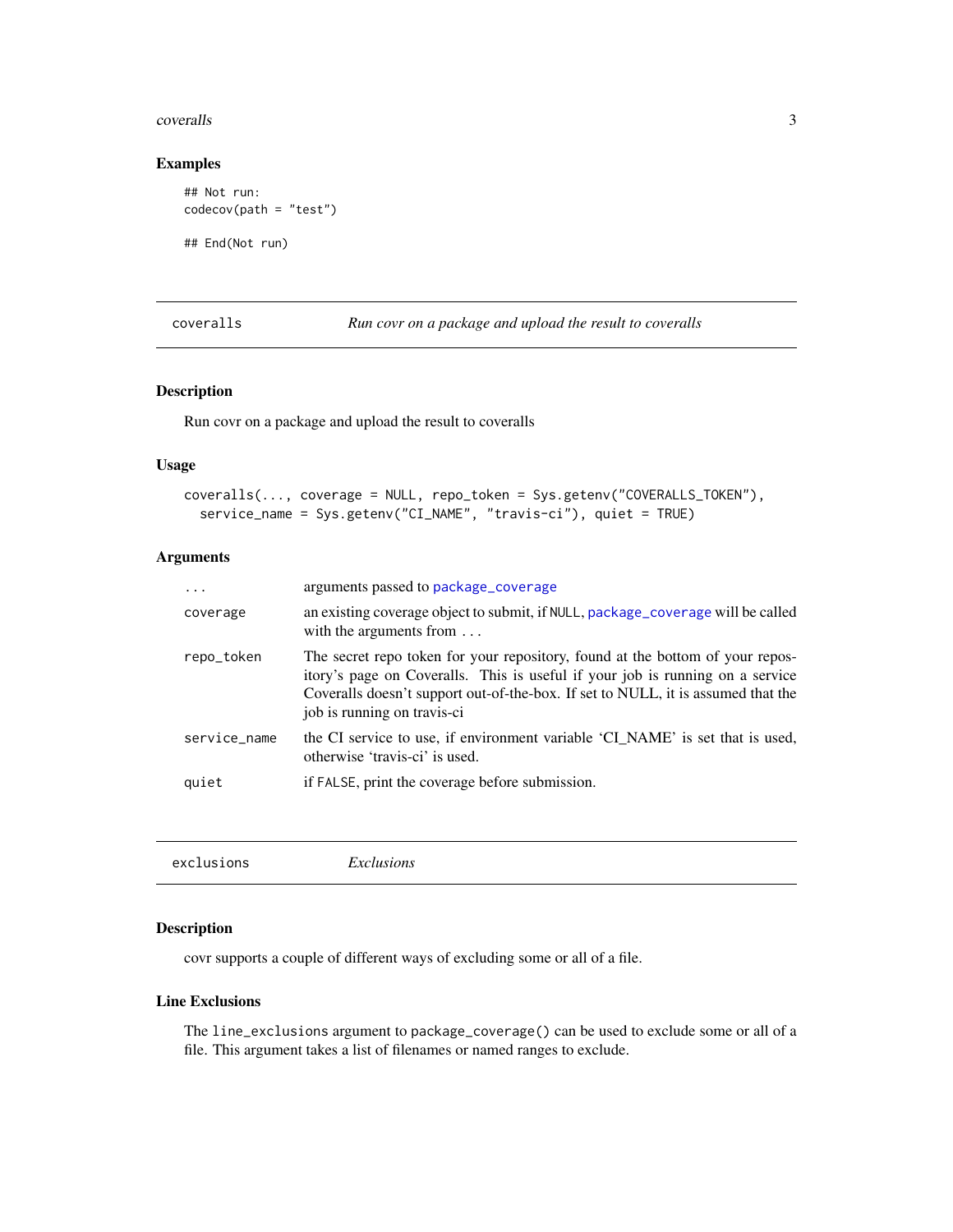#### <span id="page-3-0"></span>Function Exclusions

Alternatively function\_exclusions can be used to exclude R functions based on regular expression(s). For example  $print\lambda$  and be used to exclude all the print methods defined in a package from coverage.

#### Exclusion Comments

In addition you can exclude lines from the coverage by putting special comments in your source code. This can be done per line or by specifying a range. The patterns used can be specified by the exclude\_pattern, exclude\_start, exclude\_end arguments to package\_coverage() or by setting the global options covr.exclude\_pattern, covr.exclude\_start, covr.exclude\_end.

#### Examples

```
## Not run:
# exclude whole file of R/test.R
package_coverage(exclusions = "R/test.R")
# exclude lines 1 to 10 and 15 from R/test.R
package_coverage(line_exclusions = list("R/test.R" = c(1:10, 15)))
# exclude lines 1 to 10 from R/test.R, all of R/test2.R
package_coverage(line_exclusions = list("R/test.R" = 1:10, "R/test2.R"))
# exclude all print and format methods from the package.
package\_coverage(function\_exclusions = c("print\\.", "format\\."))# single line exclusions
f1 \le function(x) {
 x + 1 # nocov
}
# ranged exclusions
f2 \leq - function(x) { # nocov start
 x + 2} # nocov end
## End(Not run)
```
file\_coverage *Calculate test coverage for sets of files*

#### Description

The files in source\_files are first sourced into a new environment to define functions to be checked. Then they are instrumented to track coverage and the files in test\_files are sourced.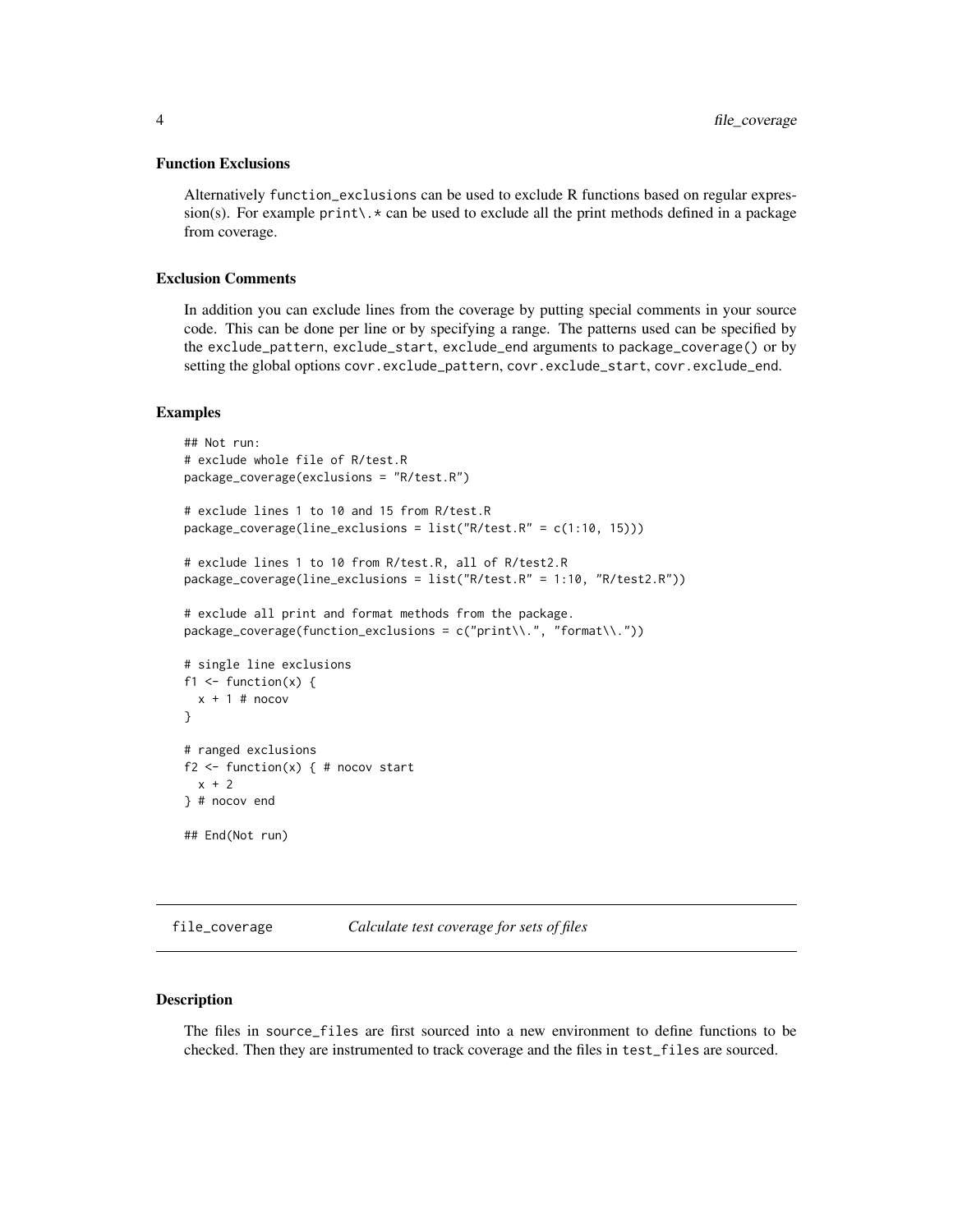<span id="page-4-0"></span>function\_coverage 5

# Usage

```
file_coverage(source_files, test_files, line_exclusions = NULL,
  function_exclusions = NULL, parent_env = parent.frame())
```
# Arguments

| source files        | Character vector of source files with function definitions to measure coverage                                             |  |  |
|---------------------|----------------------------------------------------------------------------------------------------------------------------|--|--|
| test_files          | Character vector of test files with code to test the functions                                                             |  |  |
| line_exclusions     |                                                                                                                            |  |  |
|                     | a named list of files with the lines to exclude from each file.                                                            |  |  |
| function_exclusions |                                                                                                                            |  |  |
|                     | a vector of regular expressions matching function names to exclude. Example<br>$print\backslash$ . to match print methods. |  |  |
| parent_env          | The parent environment to use when sourcing the files.                                                                     |  |  |

function\_coverage *Calculate test coverage for a specific function.*

# Description

Calculate test coverage for a specific function.

#### Usage

```
function_coverage(fun, code = NULL, env = NULL, enc = parent.frame())
```
# Arguments

| fun  | name of the function.                                   |
|------|---------------------------------------------------------|
| code | expressions to run.                                     |
| env  | environment the function is defined in.                 |
| enc  | the enclosing environment which to run the expressions. |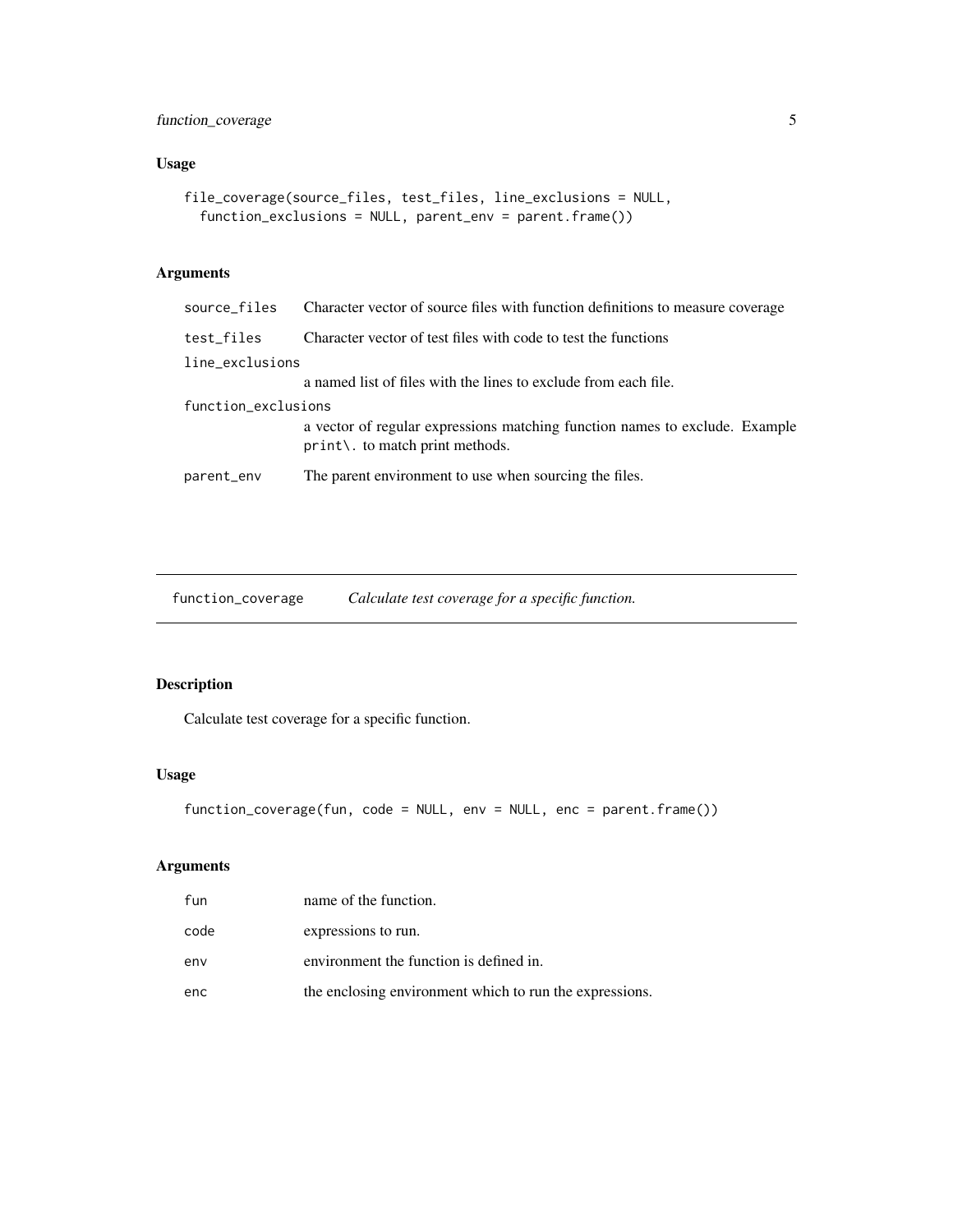<span id="page-5-1"></span><span id="page-5-0"></span>

#### Description

This function calculates the test coverage for a development package on the path. By default it runs only the package tests, but it can also run vignette and example code.

#### Usage

```
package_coverage(path = ".", type = c("tests", "vignettes", "examples",
  "all", "none"), combine_types = TRUE, relative_path = TRUE,
  quiet = TRUE, clean = TRUE, line_exclusions = NULL,
  function_exclusions = NULL, code = character(), ..., exclusions)
```
# Arguments

| path                | file path to the package                                                                                                                                       |  |
|---------------------|----------------------------------------------------------------------------------------------------------------------------------------------------------------|--|
| type                | run the package 'tests', 'vignettes', 'examples', 'all', or 'none'. The default is<br>'tests'.                                                                 |  |
| combine_types       | If TRUE (the default) the coverage for all types is simply summed into one cov-<br>erage object. If FALSE separate objects are used for each type of coverage. |  |
| relative_path       | whether to output the paths as relative or absolute paths.                                                                                                     |  |
| quiet               | whether to load and compile the package quietly, useful for debugging errors.                                                                                  |  |
| clean               | whether to clean temporary output files after running, mainly useful for debug-<br>ging errors.                                                                |  |
| line_exclusions     |                                                                                                                                                                |  |
|                     | a named list of files with the lines to exclude from each file.                                                                                                |  |
| function_exclusions |                                                                                                                                                                |  |
|                     | a vector of regular expressions matching function names to exclude. Example<br>print\. to match print methods.                                                 |  |
| code                | A character vector of additional test code to run.                                                                                                             |  |
| $\ddots$            | Additional arguments passed to testInstalledPackage                                                                                                            |  |
| exclusions          | 'Deprecated', please use 'line_exclusions' instead.                                                                                                            |  |

#### Details

This function uses [testInstalledPackage](#page-0-0) to run the code, if you would like to test your package in another way you can set type = "none" and pass the code to run as a character vector to the code parameter.

Parallelized code using [mcparallel](#page-0-0) needs to be use a patched mcparallel:::mcexit. This is done automatically if the package depends on parallel, but can also be explicitly set using the environment variable COVR\_FIX\_PARALLEL\_MCEXIT or the global option covr.fix\_parallel\_mcexit.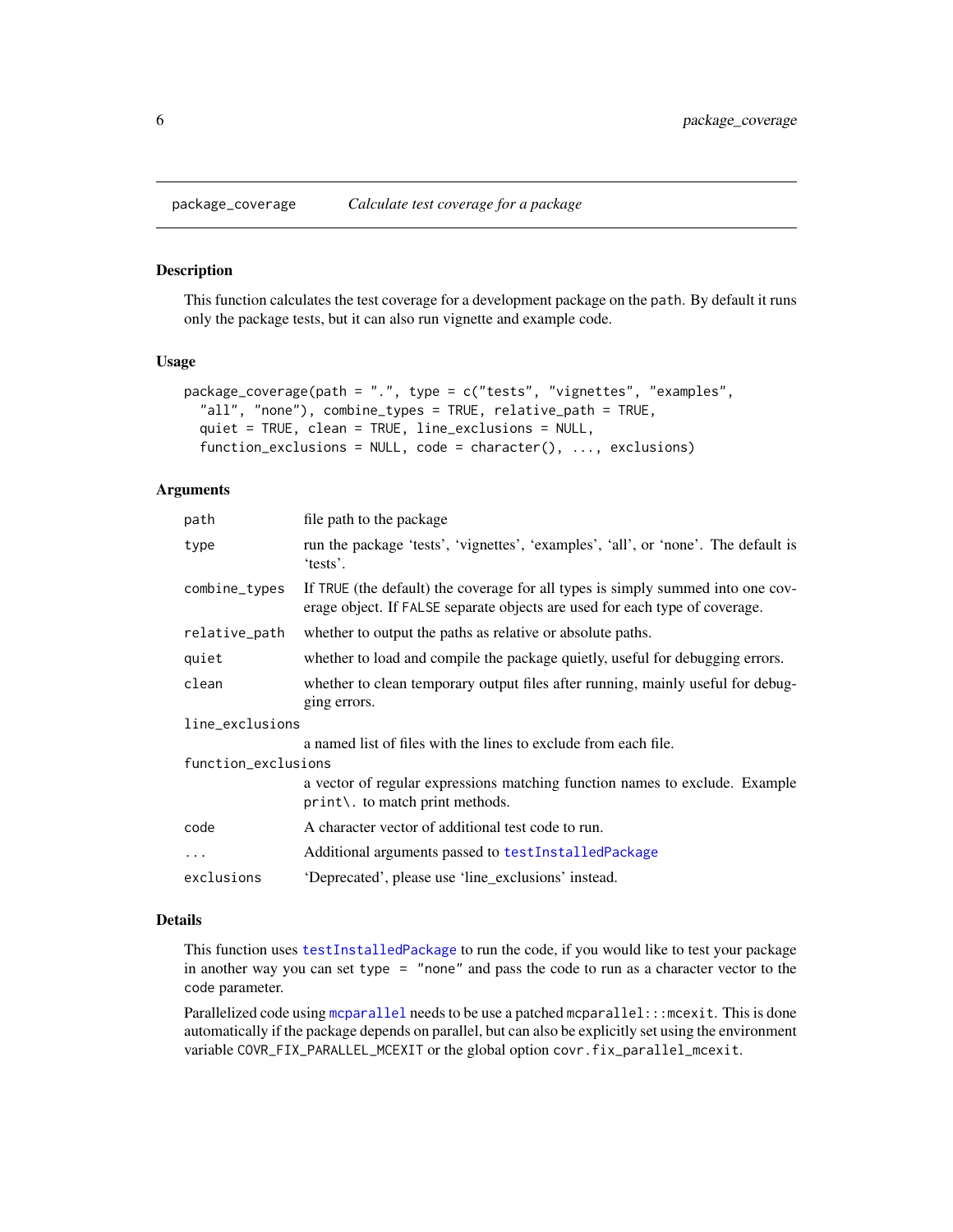# <span id="page-6-0"></span>percent\_coverage 7

# See Also

[exclusions](#page-2-1) For details on excluding parts of the package from the coverage calculations.

percent\_coverage *Provide percent coverage of package*

# Description

Calculate the total percent coverage from a coverage result object.

# Usage

percent\_coverage(x, ...)

# Arguments

|          | the coverage object returned from package_coverage |
|----------|----------------------------------------------------|
| $\cdots$ | additional arguments passed to tally_coverage      |

#### Value

The total percentage as a numeric(1).

print.coverage *Print a coverage object*

# Description

Print a coverage object

# Usage

```
## S3 method for class 'coverage'
print(x, group = c("filename", "functions"), by = "line",...)
```
# Arguments

| X       | the coverage object to be printed                 |
|---------|---------------------------------------------------|
| group   | whether to group coverage by filename or function |
| by      | whether to count coverage by line or expression   |
| $\cdot$ | additional arguments ignored                      |

# Value

The coverage object (invisibly).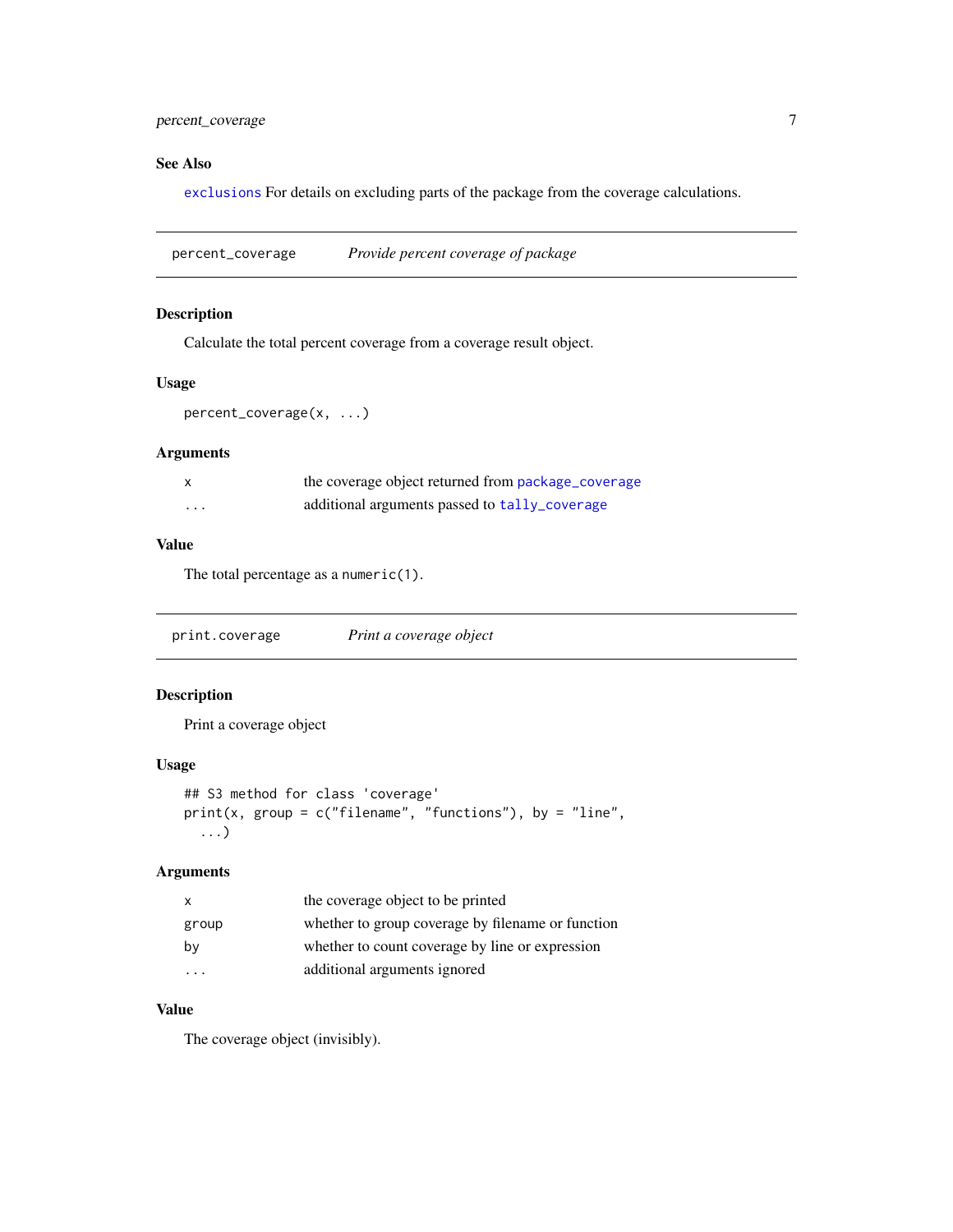<span id="page-7-0"></span>

#### Description

Display covr results using a standalone report

# Usage

```
report(x, \ldots)shine(x, \ldots)## S3 method for class 'coverage'
report(x, file = file.path(tempdir(),paste0(get_package_name(x), "-report.html")), browse = interactive(), ...)
```
# Arguments

| x                       | a coverage dataset                            |
|-------------------------|-----------------------------------------------|
| $\cdot$ $\cdot$ $\cdot$ | Additional arguments passed to methods        |
| file                    | The report filename.                          |
| browse                  | whether to open a browser to view the report. |

# Examples

```
## Not run:
x <- package_coverage()
report(x)
## End(Not run)
```
<span id="page-7-1"></span>tally\_coverage *Tally coverage by line or expression*

#### Description

Tally coverage by line or expression

# Usage

```
tally_coverage(x, by = c("line", "expression"))
```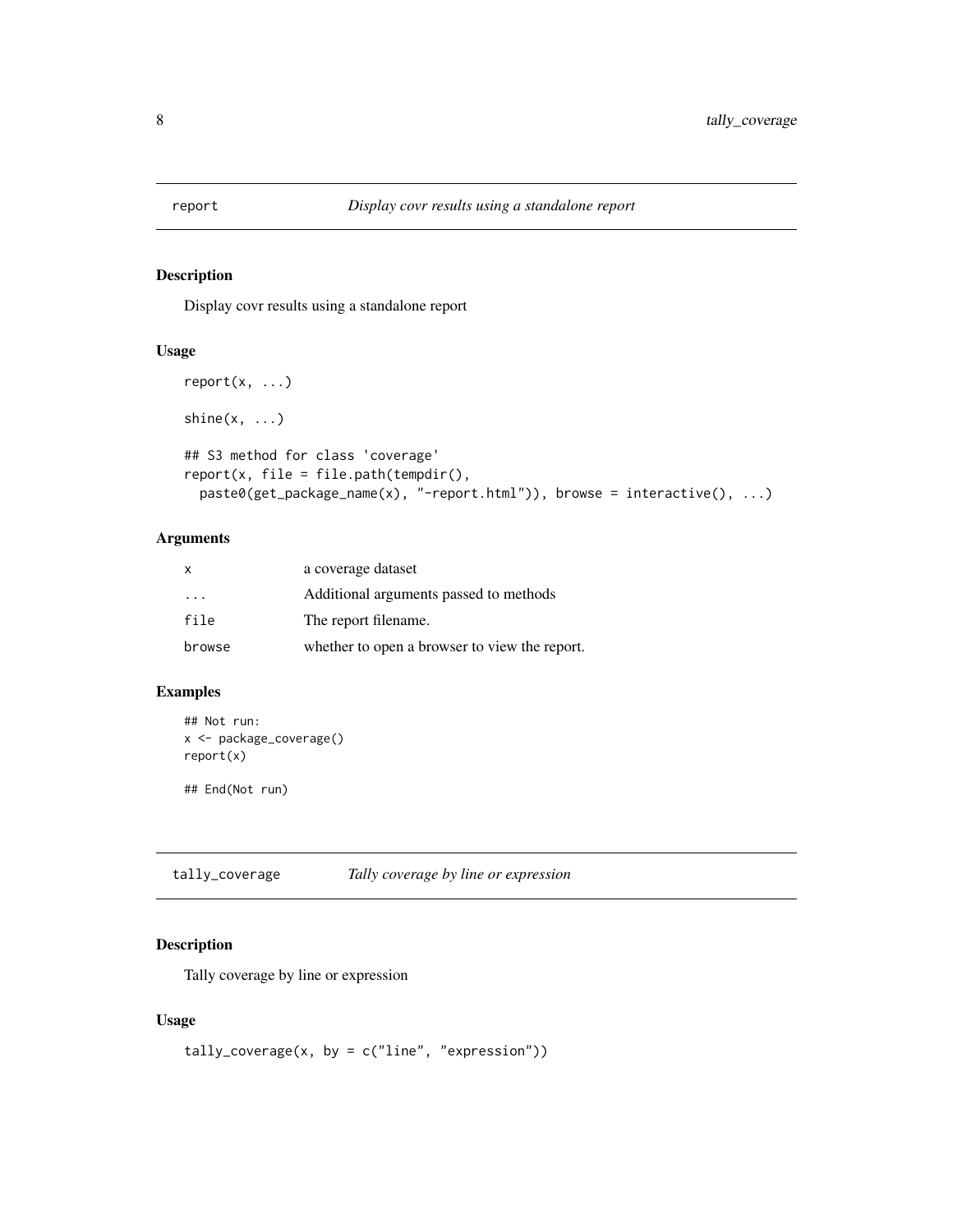# <span id="page-8-0"></span>to\_cobertura 9

# Arguments

|    | the coverage object returned from package_coverage |
|----|----------------------------------------------------|
| bv | whether to tally coverage by line or expression    |

# Value

a data.frame of coverage tallied by line or expression.

| to cobertura | Create a Cobertura XML file |  |
|--------------|-----------------------------|--|
|--------------|-----------------------------|--|

# Description

This functionality requires the xml2 package be installed.

# Usage

```
to_cobertura(cov, filename = "cobertura.xml")
```
# Arguments

| cov      | the coverage object returned from package_coverage |
|----------|----------------------------------------------------|
| filename | the name of the Cobertura XML file                 |

# Author(s)

Willem Ligtenberg

value *Retrieve the value from an object*

# Description

Retrieve the value from an object

#### Usage

 $value(x, \ldots)$ 

# Arguments

| X        | object from which to retrieve the value |
|----------|-----------------------------------------|
| $\cdots$ | additional arguments passed to methods  |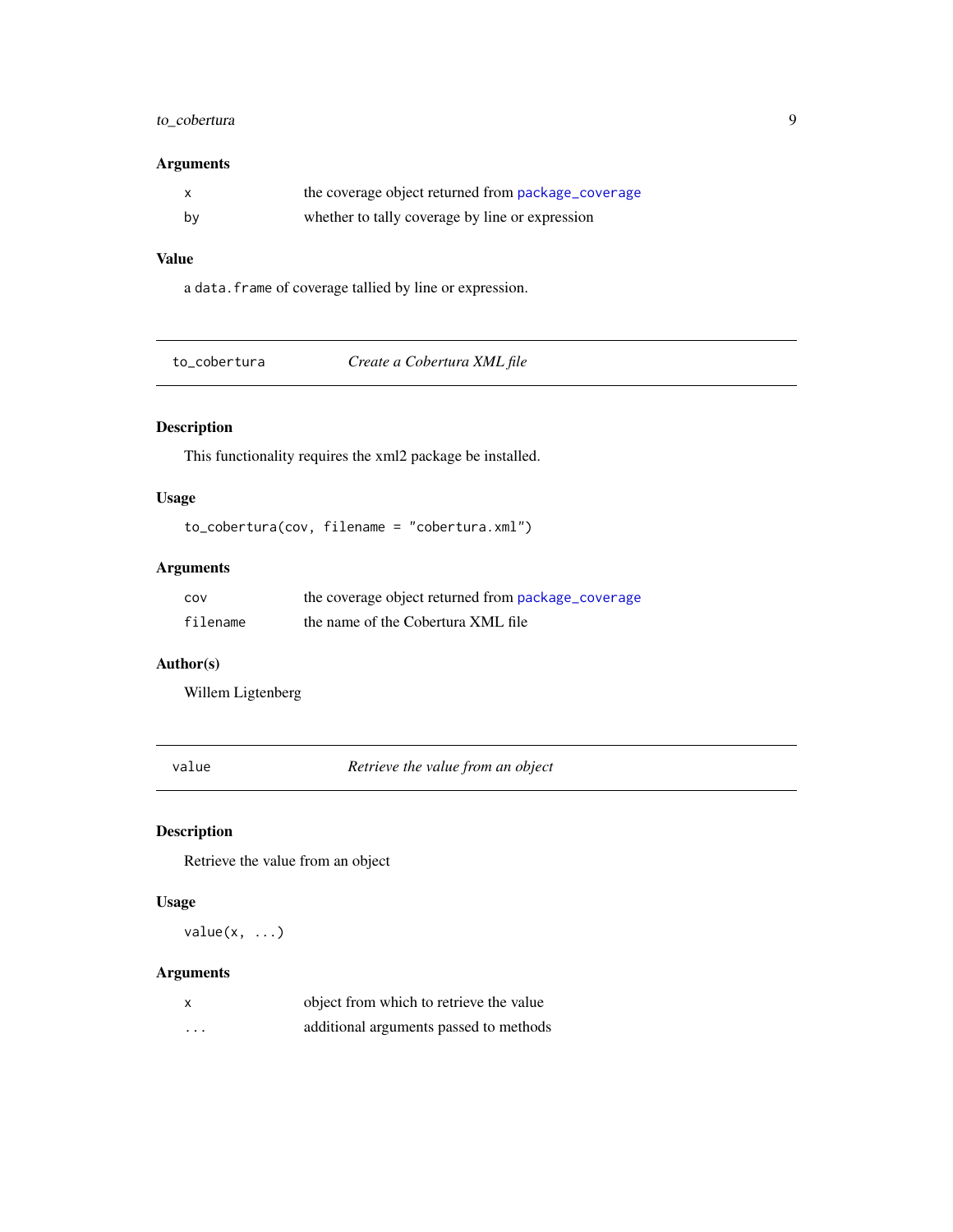<span id="page-9-0"></span>

# Description

When examining the test coverage of a package, it is useful to know if there are any locations where there is 0 test coverage.

#### Usage

zero\_coverage(x, ...)

# Arguments

|         | a coverage object returned package_coverage   |
|---------|-----------------------------------------------|
| $\cdot$ | additional arguments passed to tally_coverage |

# Details

if used within RStudio this function outputs the results using the Marker API.

#### Value

A data.frame with coverage data where the coverage is 0.